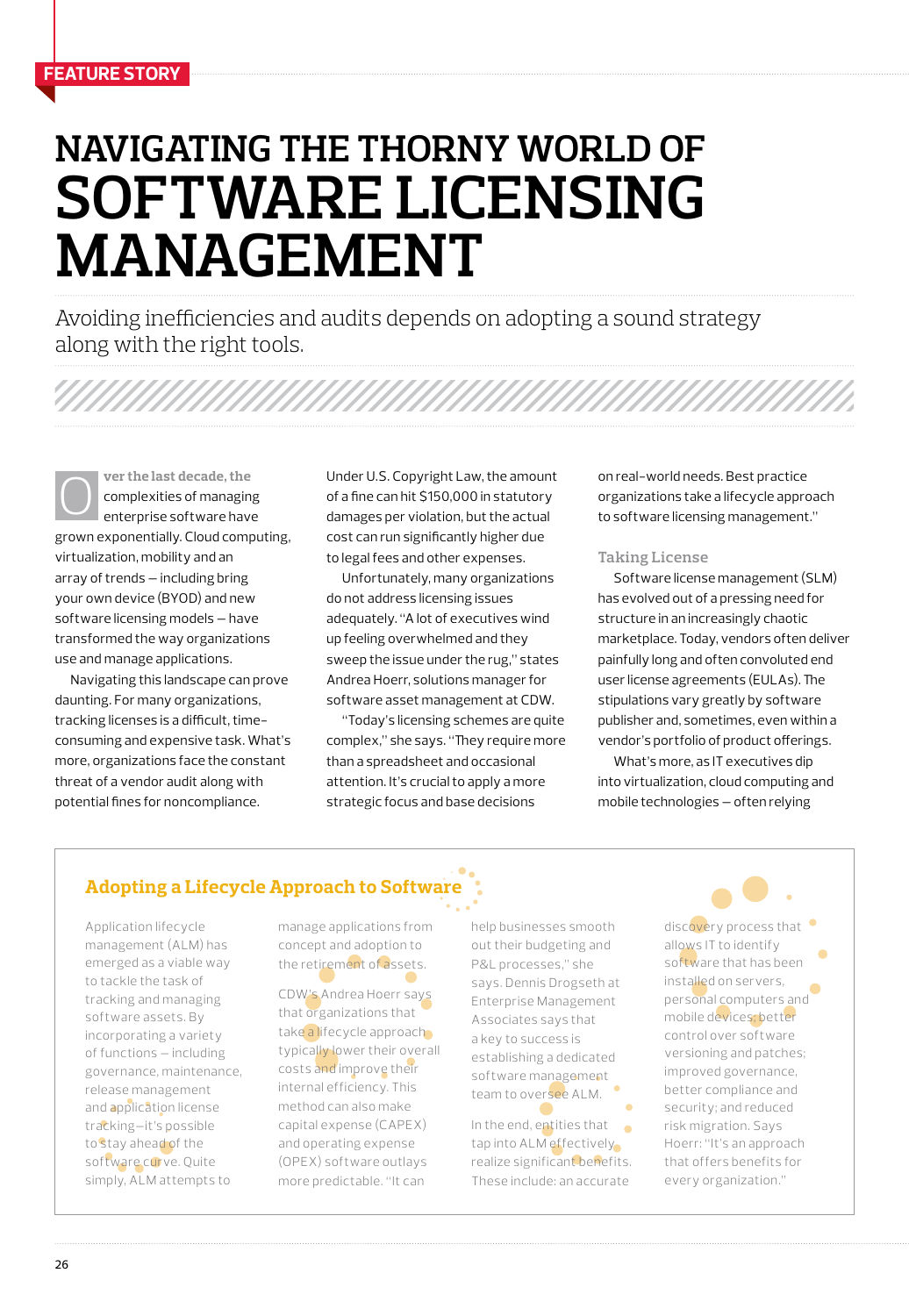

on multiple operating systems and a mélange of applications running on the same physical machine — the challenges grow exponentially.

Robert Scott, managing partner at the law firm of Scott & Scott, LLP in Southlake, Texas, says that SLM is a topic no entity or executive can afford to ignore. "Software publishers have become far more aggressive, hostile and litigious about how they deal with customers and perceived copyright infringements," he notes. "In some cases, businesses wind up facing outrageous demands when there's a perceived discrepancy — even when the company licensing the software is attempting to act in good faith."

Of course, there are numerous reasons why an organization's records might not match the vendor's audit numbers. At the most basic level, an enterprise asset manager might have failed to record licenses accurately — particularly as computers enter and exit the company. In addition, employees may have installed rogue applications or turned to a version of software designed for home use.

In more complex scenarios, an entity might run an enterprise application such as an Oracle or IBM database on virtualization software like VMware or connect to an enterprise resource planning (ERP) application such as SAP on Windows, Linux and iOS devices. "The situation can become incredibly convoluted and complex," Hoerr says.

For example, IBMs subcapacity licensing scheme — designed for use with DB2 and other applications running in virtualized environments — includes hundreds of rules and provisions for how software can be used. In addition, it stipulates how customers must maintain records, what virtualization technologies can be used and how they can be used, and how many cores and how much memory is allowed with the IBM software. Meanwhile, Microsoft's rules for who does and who doesn't need a client access license (CAL) can prove vexing for even the most experienced asset managers.

These problems often multiply for highly decentralized organizations operating in a multinational environment. In addition, businesses tackling mergers and acquisitions or dealing with large number of independent contractors often find software licensing daunting.

Likewise, consumer trends in IT such as BYOD and clouds — create other obstacles. For instance, IT executives might struggle to manage software licensing issues for employees that use a nonenterprise owned mobile device to access an enterprise database or application. Finally, it's critical to recognize that so-called shadow IT — different departments procuring software and services independent of the IT department — is a growing issue for organizations.

What's more, licensing models are changing. In addition to traditional licensing based on a price per seat, some vendors — particularly those providing software-as-a-service (SaaS) and cloud-based applications — are rolling out annual subscription fees. In some cases, this approach can greatly simplify licensing but in other instances it can further complicate an already complicated situation.

**>**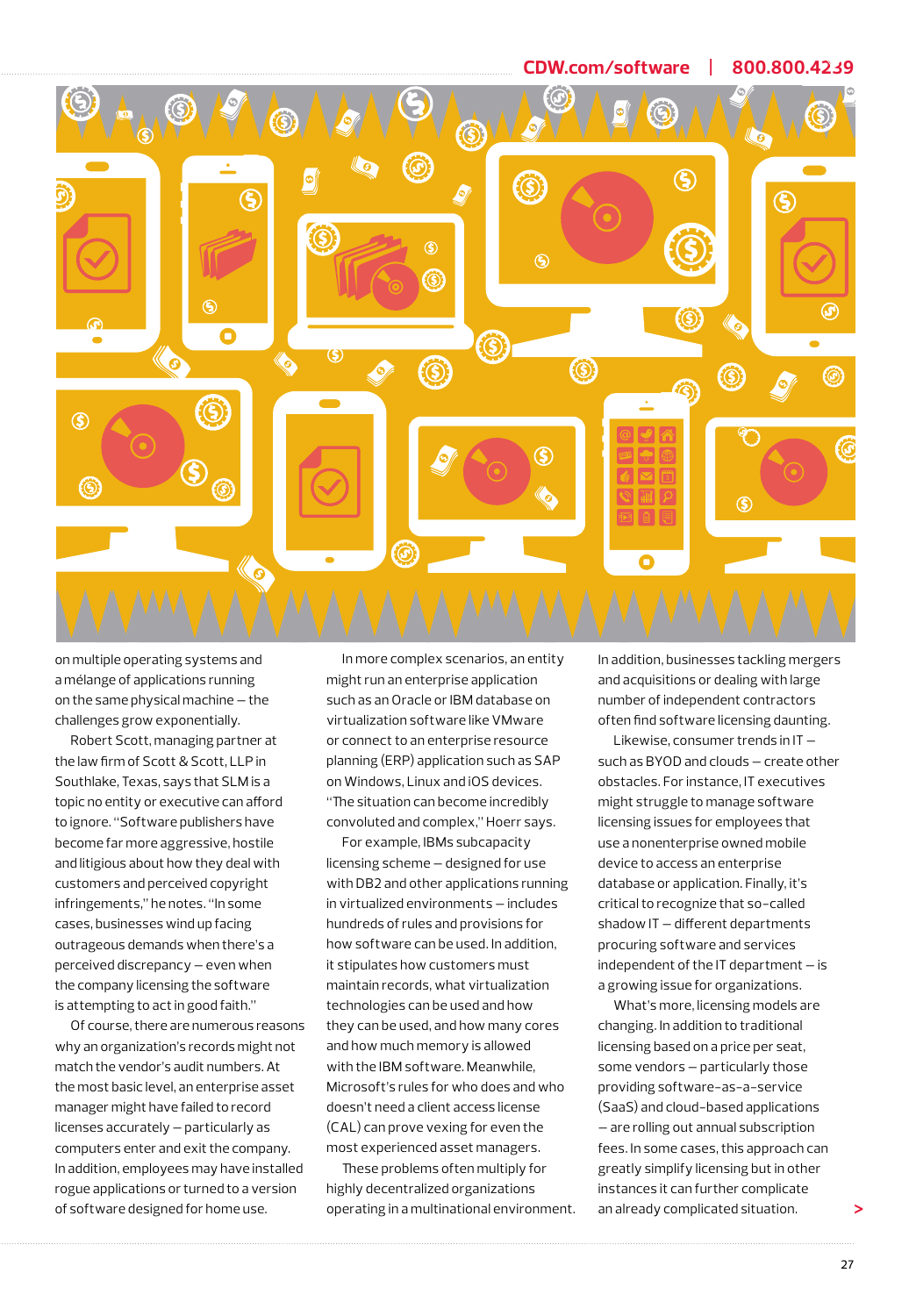## **SOFTWARE LICENSING MANAGEMENT** Best PRactices

Here's how to get the most out of SLM:

#### **Develop a Strategy.**

Every organization requires a set of policies and practices for managing software licenses — particularly in an era of BYOD and cloud computing. ISO 19770-1 provides companies with a measurement to establish performance against an agreed standard of corporate governance, lifecycle management and effective IT service delivery.

#### **Centralize License Management.**

Too often, organizations approach software licensing in a haphazard manner. As a result, information about licenses is scattered across the enterprise and in some cases huge gaps exist. "A centralized approach helps an organization obtain an accurate license count and optimize staffing and purchases to match its exact needs," CDW's Hoerr explains.

#### **Obtain Accurate Numbers and Analyze Data.**

Even a relatively small error in calculating software requirements can lead to enormous overspending. In many cases, an error of only 1 or 2 percent can result in hundreds of thousands — even millions — of dollars over the life of the contract. An SLM tool can analyze usage and patterns and provide insights into how to buy and renew software optimally.

#### **Automate Processes.**

Spreadsheets and manual processes are a recipe for errors, glitches and problems. A robust software asset management tool can remove many of the obstacles to effective SLM. Among other things, it can provide accurate data about usage, identify unauthorized licenses and rogue installations, and identify licenses that are about to expire. The software can link together numerous discreet processes and enable a lifecycle approach.



"The advantage to a softwareas-a-service approach is that it removes the dependency on local hardware," explains Dennis Drogseth, a vice president at Portsmouth, N. H. consulting firm Enterprise Management Associates. "As a result, it typically creates a clearer model."

In the end, the lack of an effective licensing strategy can lead to inefficiencies, increased costs, violations and fines. It can also create a chaotic IT environment that leads to over-provisioning and under-provisioning of resources.

"In many cases, organizations fail to take a proactive approach to software licensing and asset management. They do not fully support the business of IT," Drogseth says. "As a result, software asset management teams often spend a great deal of time preparing for audits and coping with the aftermath. It is not a productive use of enterprise resources."

#### **Coping with an Audit**

In recent years, as the economy has stalled and revenues have waned, software vendors have increasingly viewed audits as a tool to boost revenues. According to various industry studies, about 60 percent of firms undergo at least one software audit each year — a number that has doubled in the last six years. In fact, nearly 20 percent of firms say they have been audited at least three times during the last year, according

to a 2011 IDC/Flexera study.

Typically, auditors examine devices and check to see if licensing requirements match the actual systems. They look at the number of licenses held by an organization, license expiration dates, and the hardware on which the software is installed. In some cases, auditors may overlook minor violations.

In other instances, they may crack down aggressively — even when an entity has made a good-faith effort to comply with licensing terms. The lack of clear reporting can create a more stressful and lengthy auditing process.

There are numerous steps an enterprise can take to streamline software licensing management and minimize the odds of an audit. One of the most effective ways to address the situation is through the use of a software licensing management tool. (See the accompanying article, *Software Licensing Management Goes Mainstream.*)

These applications not only generate a database of devices and licenses, they identify potential discrepancies and provide insights into how to maximize cost efficiencies. Many applications provide detailed reports and graphs that provide an at-aglance view of the enterprise.

Enterprises are also turning to strategies and tools to rein in consumer devices and BYOD. Although mobile device management (MDM) applications can provide some help —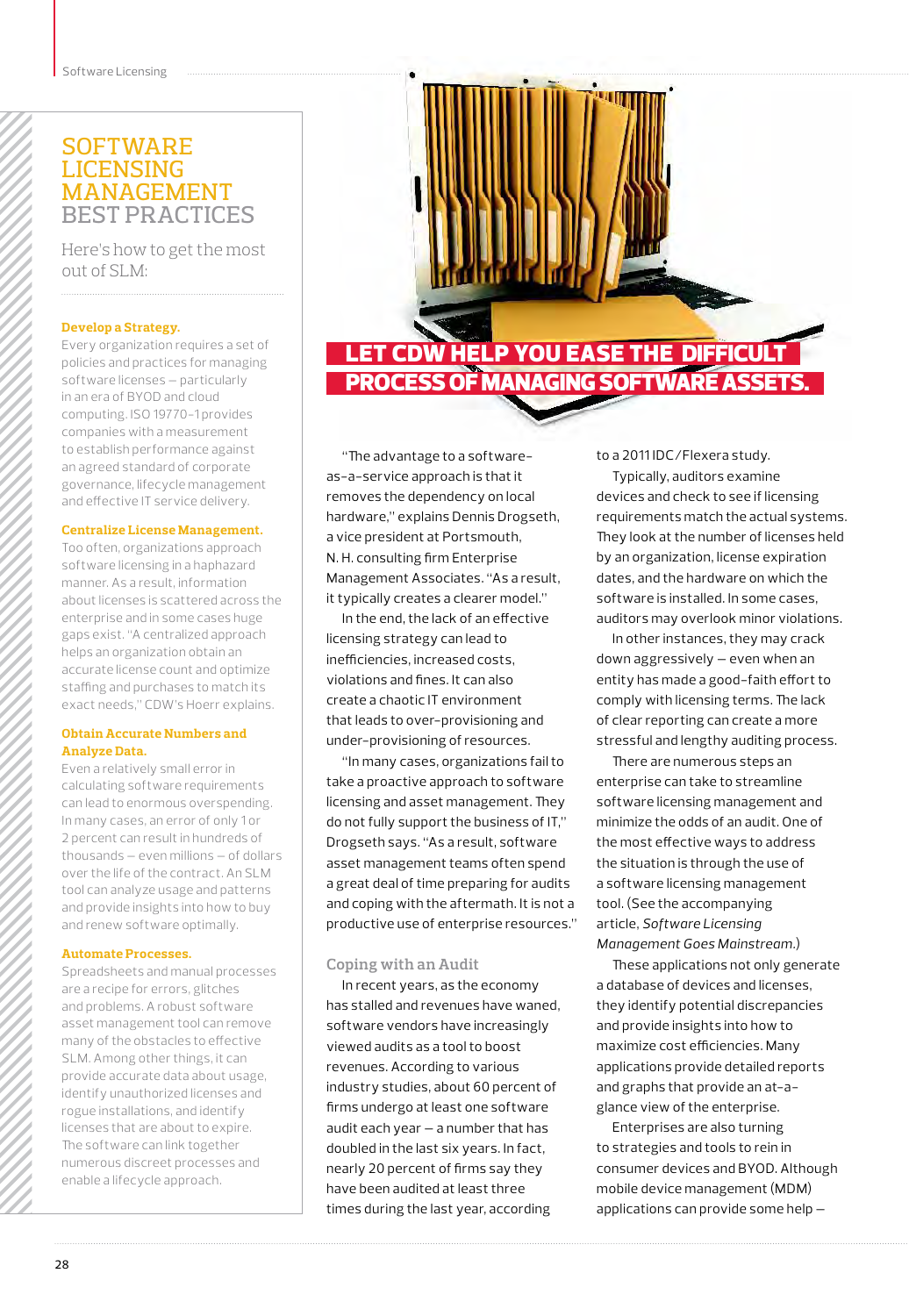and a growing number of organizations are establishing internal app stores to better manage and track the distribution of mobile apps — Drogseth says that business and IT executives must approach mobility seriously.

In many instances, "It's necessary to use discovery and inventory tools — and have a dedicated team in place to track assets and software licenses across the entire spectrum of devices and systems," he explains.

Organizations are also turning to automated and physical self-audits to better understand the software resources they have deployed within the organization — and gain a more complete picture of an IT environment. A self-audit can also provide feedback about the effectiveness of overall enterprise governance and how closely the organization is adhering to policies.

Many audit executives find this approach attractive because they're able to approach software licensing in a more flexible way — including how they allocate resources toward the task. A physical audit typically involves examining contracts, purchase invoices, bills of lading, end-user agreements, certificates of authenticity and actual software boxes.

Although a self-audit usually isn't as precise as a physical audit, it may help an organization avoid licensing discrepancies or, at the very least, prepare for an outside audit more effectively. In some cases, too, a vendor will accept a formal selfaudit in lieu of conducting its own investigation. In fact, some vendors will provide a complimentary software asset management (SAM) program to an organization that has IT asset management (ITAM) software in place.

Some vendors are also willing to assist organizations in complying with terms of their end-user agreements. For example, Microsoft offers customers Software Assurance (SA) benefits such as deployment days (where Microsoft experts help IT learn deployment tools, training days (where Microsoft experts help IT staff deploy,



# THE ABCs of software Licensing

It's critical for business and IT executives to approach software licensing seriously. A starting point is to recognize that different licensing models exist:

#### **Per-seat licensing**.

This approach assigns a license to a specific user or group of users (such as an accounting or design department). These rights are not transferrable to anyone else — even if some of the seats are idle at any given time. Organization relying on per-seat licensing typically use some type of access control system.

#### **Concurrent-user licensing.**

The model provides access to a specified number of users — without designating names or identities. When the maximum number of licenses is in use, no one else in the organization can use the application until someone else logs out.

#### **Volume-licensing.**

This approach offers discounts for multiple users relying on the same software application or suite.

#### **Subscription-based licensing.**

In recent years, many vendors — particularly those with software-as-a service (SaaS) cloud offerings — have adopted a subscription-based approach that requires payment of a flat fee annually, often by credit card. In many cases, the license grants users access to the software on multiple devices or at a website.

Whatever licensing model an organization uses — and typically some or all of these approaches overlap — it's critical to have clearly defined policies in place to manage software, particularly when employees and contractors bring their own devices into the workplace and access enterprise data.

Asset management teams must identify employee-owned devices, know what apps workers have installed on these devices, and understand what licenses are required for enterprise use. Finally, it's essential to fully integrate the licensing strategy with virtualized environments and clouds.

manage and support new software) and e-learning (online courses that are aligned with the software a business owns). Many vendors also offer licensing reviews and a variety of other programs and benefits.

Regardless of the exact approach an enterprise takes, it's critical to develop a viable strategy. "The idea that it's possible to survive from audit to audit isn't cost or time-effective over the long run," says Jenny Schuchert, content director of the International Association of IT Asset Managers (IAITAM).

"In most cases, an organization that falls into this trap winds up constantly behind the curve and continually facing problems and expenses," she adds. The upfront cost of investing in discovery tools, software licensing management applications and tracking overall assets "goes a long way toward maintaining a manageable situation."

#### **Licensing Results**

Not surprisingly, organizations that take a proactive approach to software licensing management